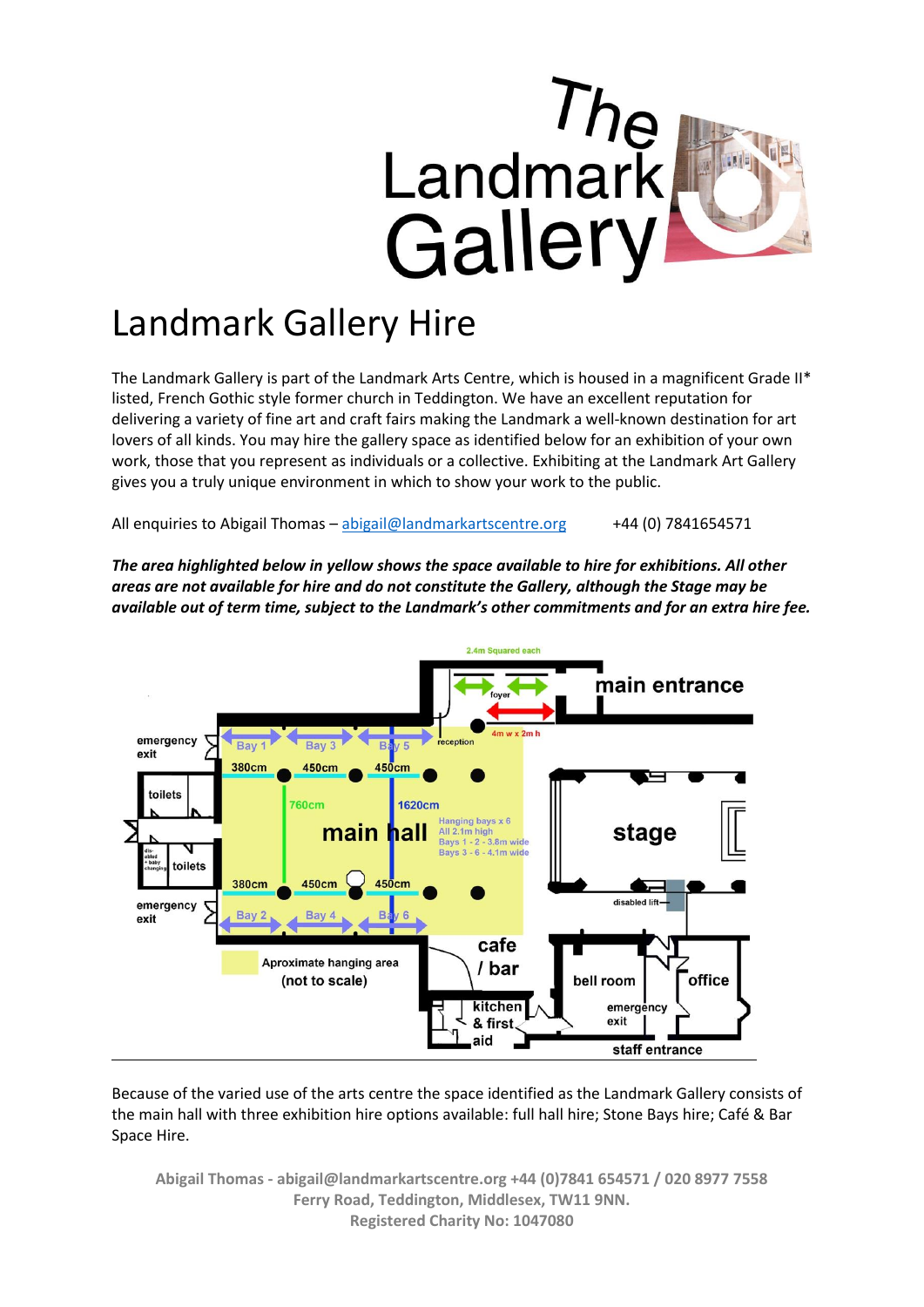#### **Main Hall**

Stone Bays – The areas identified in coloured arrows on the plan above represent the 6 Stone Bays, There is a professional hanging system installed in each bay, creating 6 separate locations to hang work against. See the stand plan above for measurements.

Other than the installed hanging system area in the stone bays, we can erect a grey panelled boards to create more hanging space. Please indicate on the map on the application form where you would like these to be. We recommend boxing around the 8 pillars (as identified by the large black dots) then filling in between them. This will incur an extra cost.



### **Full Hall Hire**

- Minimum hire of 3 days
- 10% discount on commercial rates for Registered Charities and Constituted Community Groups on hires of 4 days or longer
- Additional hanging space Grey screens are available and can be erected to provide more hanging space - £75 per 11 boards (which is our recommendation as 11 will surround two pillars and the stretch of space in-between)
- No commission on sales, however a 5% + VAT charge applies should you wish to use our card payment facility to process your sales. After the event we will send your nominated representative a list of the payments taken. Once the amount has been agreed we will transfer the total less our 5% + VAT charge to your nominated bank account. We will issue a VAT invoice for this charge after the event. You are strongly advised to keep your own records of sales.
- Café and Bar: The café and bar facilities are there for you to use if you wish. If you want to enquire about the Landmark caterers, please speak to the curator.

**Abigail Thomas - abigail@landmarkartscentre.org +44 (0)7841 654571 / 020 8977 7558 Ferry Road, Teddington, Middlesex, TW11 9NN. Registered Charity No: 1047080**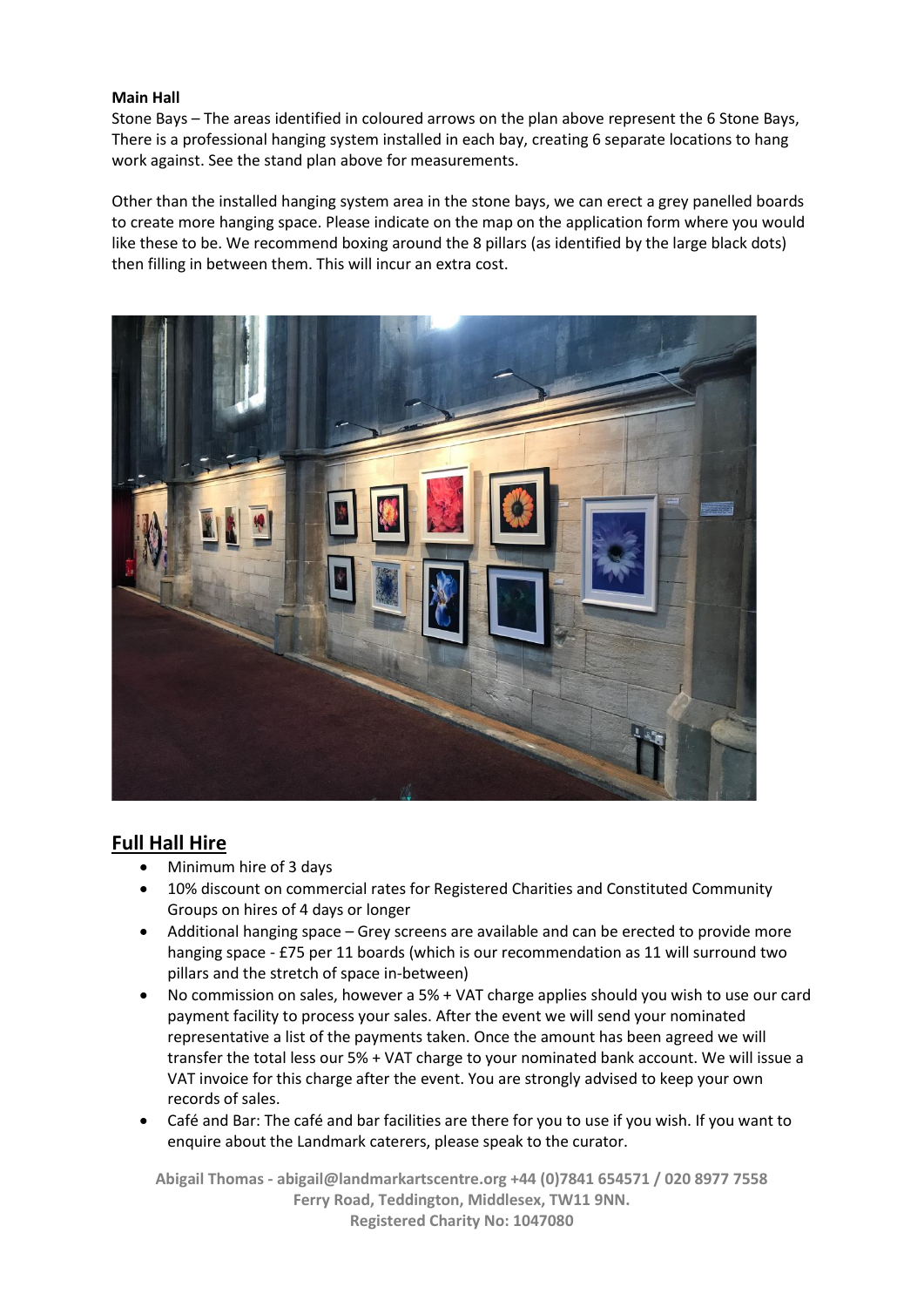## **Stone Bays Hire**

- Minimum hire of 2 weeks.
- Groups of up to 6 artists may apply together.
- Rate includes a PV on the opening afternoon/evening from 4.30pm 6.30pm, a later opening would incur extra FOH costs.
- Café and Bar: The café and bar facilities are there for you to use if you wish during the PV. If you want to enquire about the Landmark caterers, please speak to the curator.
- Non-sole use of the Hall (other events, such as concerts in the evenings, or daytime classes on the stage, may take place during the exhibition run time).
- 20% commission on all sales

## **Café/Bar Space Hire**

- Minimum hire of 1 week.
- Groups of up to 6 artists may apply together.
- Local artists, students & the community only.
- Non-sole use of the Hall (other events, such as concerts in the evenings, or daytime classes on the stage, may take place during the exhibition run time).
- Rate does not include a PV opening. If you want to have a PV opening, please speak to the curator to see if it is possible to arrange at extra cost.
- 20% commission on all sales

## **Hire Fees**

|                            | <b>Full Hall Hire</b>  | <b>Stone Bays Hire</b>   | <b>Café/Bar Space Hire</b> |
|----------------------------|------------------------|--------------------------|----------------------------|
| <b>Weekday Rate</b>        | £55 per hour           | £40 per day (9.30am -    | £23 per day (9.30am        |
|                            |                        | 5.00 <sub>pm</sub>       | $-5.00pm$                  |
| <b>Weekend/Evening</b>     | £70 per hour           | £50 per day (9.30am $-$  | £33 per day (9.30am        |
| Rate                       |                        | 5.00 <sub>pm</sub>       | $-5.00pm$                  |
| <b>Set Up Rate</b>         | £320 per day (9.30am - | £30 per day $(9.30$ am - | £30 per day (9.30am        |
|                            | 5.00 <sub>pm</sub>     | 5.00 <sub>pm</sub>       | $-5.00pm$                  |
| <b>Commission on Sales</b> | N/A                    | 20% commission           | 20% commission             |
| <b>FOH Fees</b>            | Included in rate       | Included in rate         | Included in rate           |

#### **Staffing:**

Front of House fees already included in rates.

#### **Café and Bar:**

The café and bar facilities are there for you to use if you wish. If you want to enquire about the Landmark caterers please speak to the curator.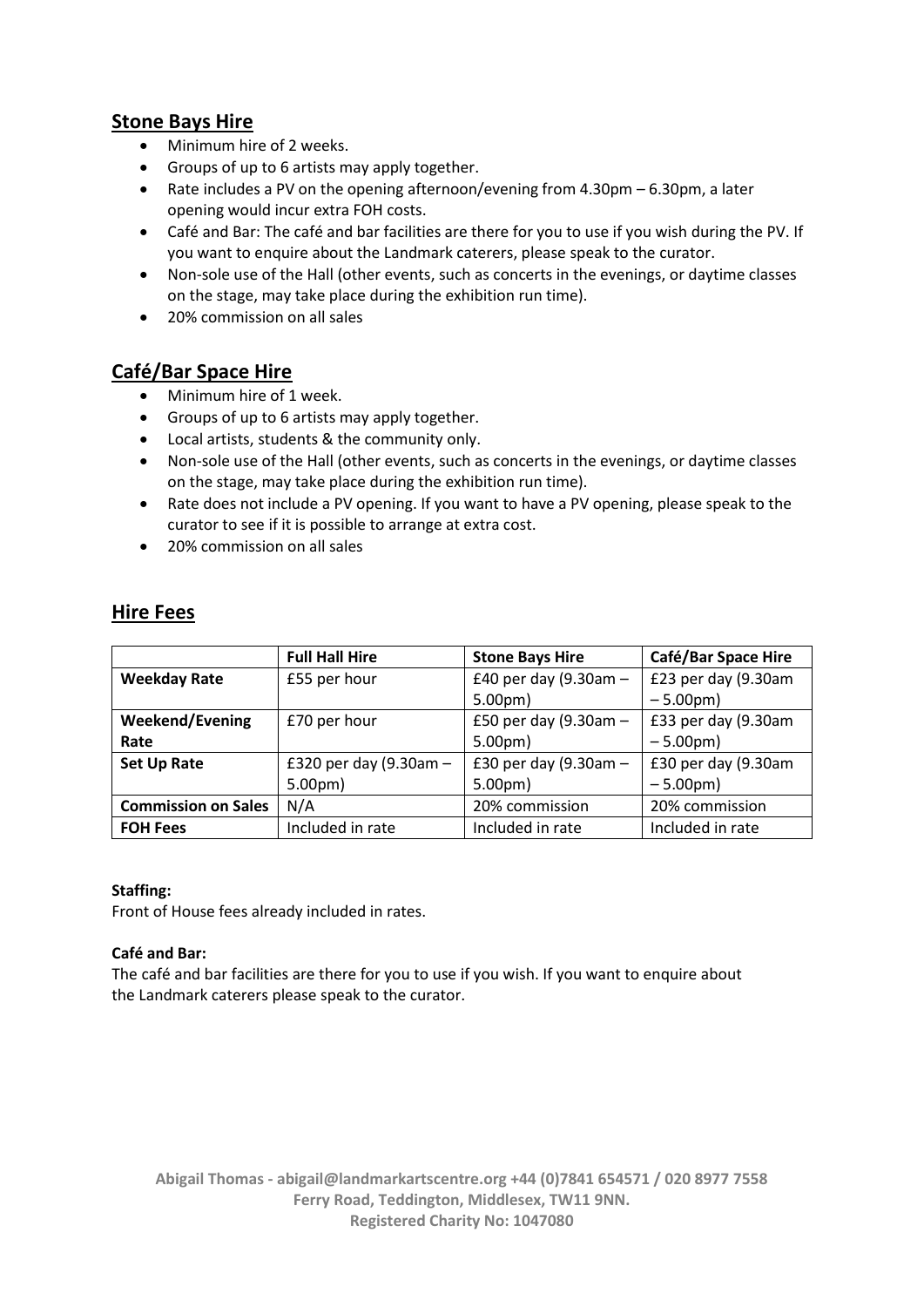## **Procedure**

Read this document, fill out the attached application form and email to the curator at least three images that represent work that might be in the exhibition, or a weblink. The gallery is only one part of a wider series of cultural events taking place throughout the year at the Landmark Arts Centre, therefore the sooner we have your proposed period of hire the more likely that time will be available to you. If you wish we can arrange an initial meeting with the Landmark Curator when you can see the space and from there you can decide whether to proceed with the booking. On the application form please specify which dates you wish to exhibit. As the Landmark operates an extremely busy programme these dates may not necessarily be available or there may be days between your show where visitors may not have easy access, in this case alternative dates will be suggested.

## **Marketing**

It is in our best interest to promote your exhibition to an audience. However, you are responsible for this other than what we provide which is:

- Digital invitation to our email mailing list.
- If your booking is received in time you will also be included in our events brochure, which is sent out three times a year to 25,000 people
- If you provide posters for your exhibition, these will be displayed on our exterior notice boards but need to be delivered to us in advance of your exhibition.
- Social Media can be used to retweet, repost and promote your event; but details must be discussed with the curator
- You may wish to use the railings outside the Landmark to display banners, you may put these up, depending on the available space (please check with the curator) 1 week prior to your exhibition.
- You may wish to create flyers which can be displayed at the Landmark. You may also wish to arrange distribution of these within the area.

Advice can always be given to you from the curator about the recommended way of advertising your exhibition, but please be aware that the responsibility of advertising is with the hirer.

## **Terms and Conditions**

- Please email the curator four images of the work that you intend to show (or work of a similar nature). This will go to a selection panel. If they agree we will proceed with the booking by you reading and agreeing to this document. Then fill out and email the curator with the application form, she will then issue the first invoice.
- The Landmark does not take any commission on sales. However a 5% + VAT charge applies should you wish to use our card payment facility to process your sales. After the event we will send your nominated representative a list of the payments taken. Once the amount has been agreed we will transfer the total less our 5% + VAT charge to your nominated bank account. We will issue a VAT invoice for this charge after the event. You are strongly advised to keep your own records of sales.
- The Landmark Gallery distinguishes itself from hiring the Landmark Art Centre because of its use of the interior walls. Therefore unless explicitly stated there may be other events within the main hall area at the time of your exhibition, but not those that would form a physical or realistic visual barrier for your audience.

**Abigail Thomas - abigail@landmarkartscentre.org +44 (0)7841 654571 / 020 8977 7558 Ferry Road, Teddington, Middlesex, TW11 9NN.**

**Registered Charity No: 1047080**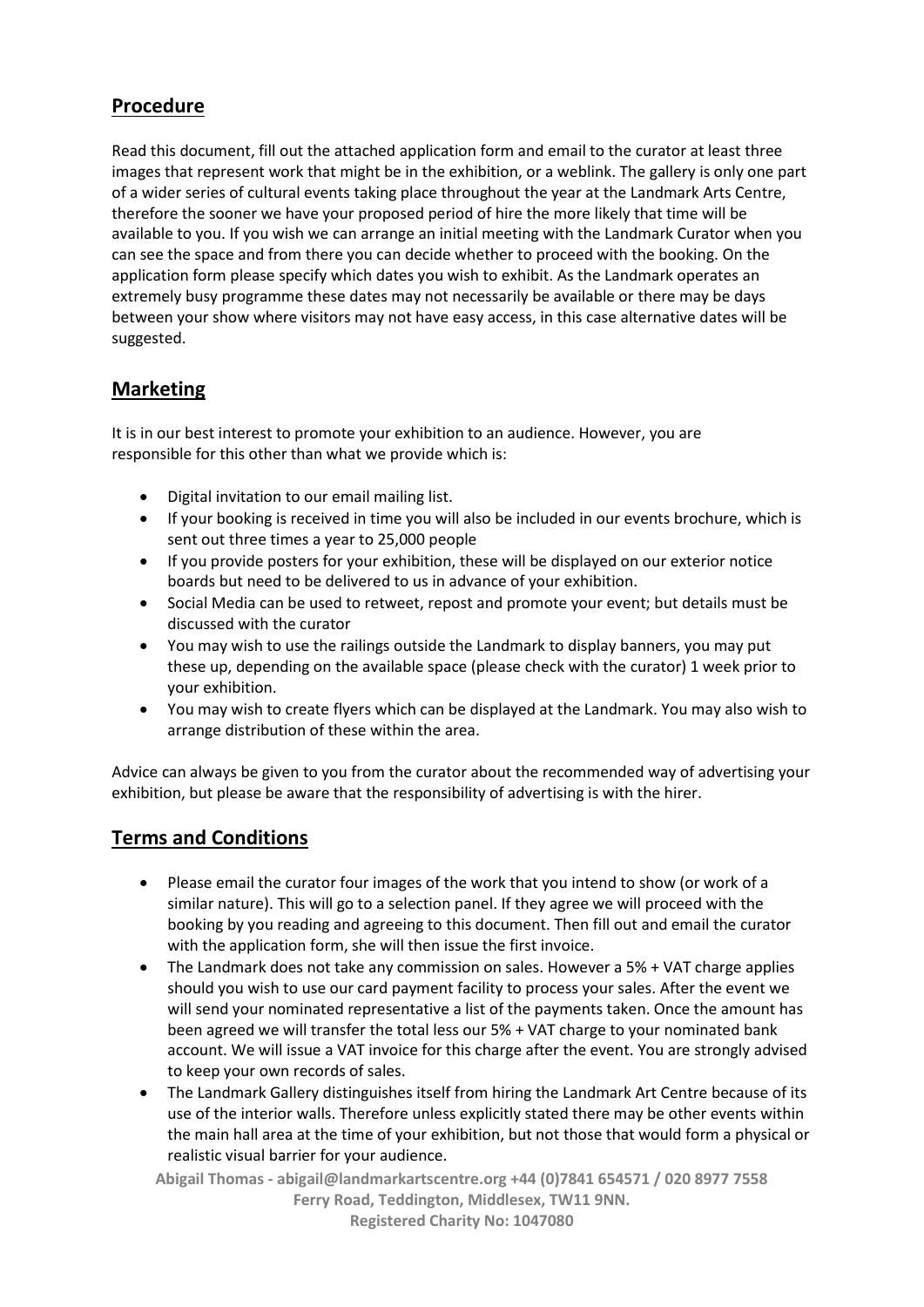The hanging system as identified by the blue arrows on the floor plan uses the system below:



Rail





Hook

The hanger attaches to the rail running on the top of the 6 bays on the internal walls, the hook slides up the hanger and you attach the cord on the back of your work to that. It is therefore imperative that you attach cords to the back of the work you want to hang in this area. We have both 1.5m and 2m long hangers, for heavier work you can use more than one hanger. The screens use a different system as below.



This uses a nylon cord with a top hook (often referred to as a Victorian hanging system) that attaches into a slot on the top of the screens with an adjustable bottom hook that attaches to a cord on your work. You can not attach anything to the boards themselves, for labels you can use male Velcro.

- There are often events on the stage area (separate from the exhibiting area).
- The booking begins the moment you intend to use the space and ends when you work is removed, if the gallery is open to the public or not. This includes time to set up and take down. You will need to tell us when you intend to be open to the public. Because of the pricing structure you will only be allowed to open to the public when you say you intend to in advance.
- Once we have accepted your booking you will be sent an invoice and asked to pay a nonrefundable deposit of 50% of the total hire fee. The full amount of the fee shall then be required no later than 6 weeks in advance of the commencement of the hire period which you will also be sent an invoice for.
- You cannot charge for admission, unless previously arranged.
- There will always be a member of the Landmark Staff on the front desk during your exhibition. They will operate the credit card machine.
- Exhibitors are responsible for insurance of exhibits.
- The Landmark Arts Centre is not responsible for providing anything that is not agreed in advance, including printing and distributing advertising materials, private view organisation, refreshments etc, this must be done with the completion of the application form. Please ensure that all agreements are made between you and us prior to the first payment being made, we cannot take on extra services once this has been taken.

**Abigail Thomas - abigail@landmarkartscentre.org +44 (0)7841 654571 / 020 8977 7558 Ferry Road, Teddington, Middlesex, TW11 9NN. Registered Charity No: 1047080**